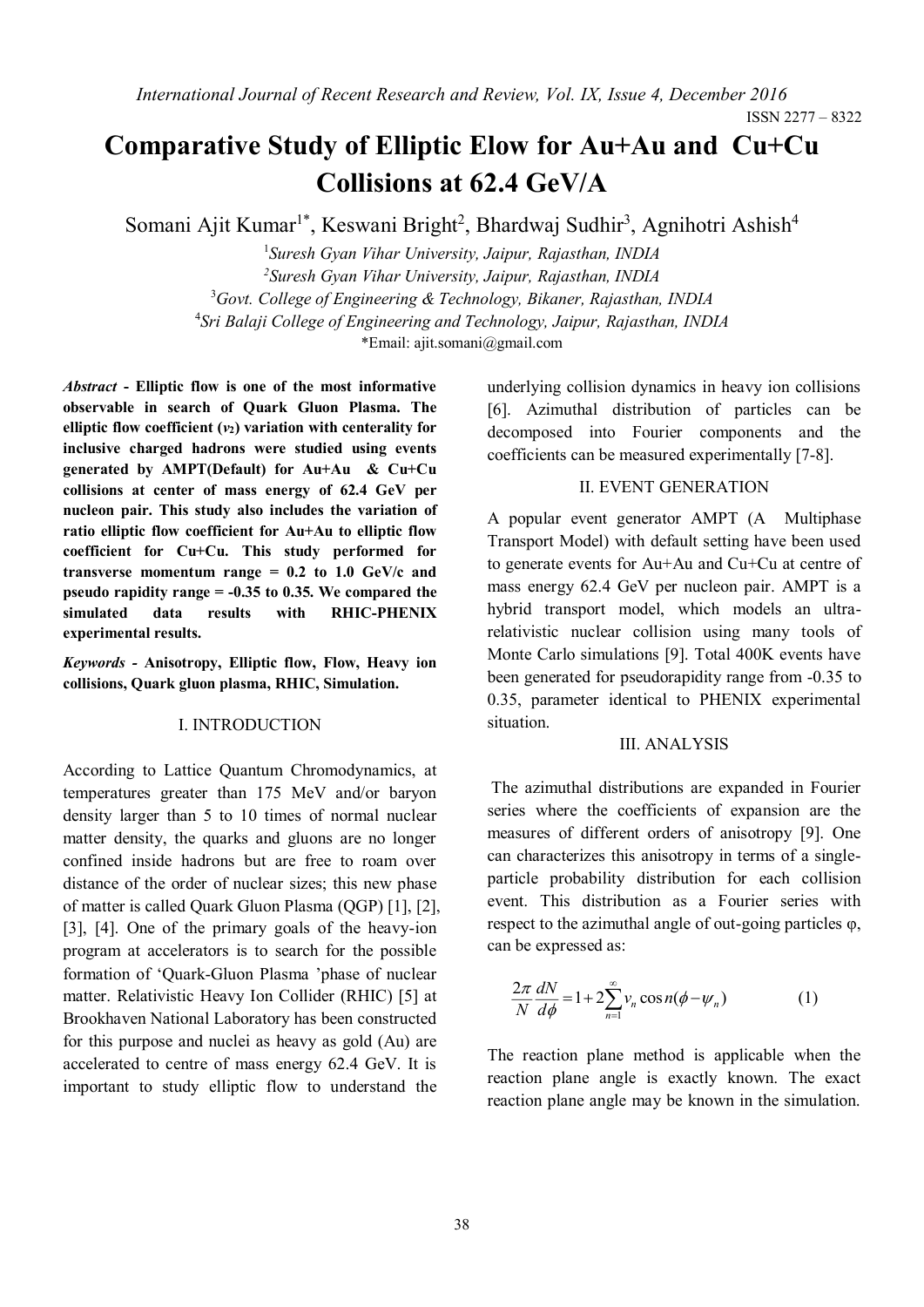The reaction plane angle is a parameter of the initial geometry, and it is therefore unknown in experimental data. So an estimated reaction plane, known as event plane, is used for determination of flow coefficients. This method is known as event plane method [8]. In this work we used the more common event plane method for the determination of flow coefficient. Flow coefficients  $v_n$  can be defined as:

$$
v_{n} = \langle \cos[n(\phi - \psi_{n})] \rangle \tag{2}
$$

Where the brackets indicate an average over the single particle probability and the event plane angles Ψn are chosen such that  $v_n$  are the (positive) magnitudes of the complex Fourier coefficients.

The first order anisotropy  $v_1$  is called directed flow coefficient; it measures the shift of the centroid of the distribution. The second order anisotropy  $v_2$  is called elliptic flow coefficient; it measures the difference between the major and minor axes of the elliptic shape of the azimuthal distribution.

## IV. RESULTS

The data generated from AMPT have been analyzed. The elliptic flow coefficient  $(v_2)$  has been determined using event plane method from AMPT (default) events for 0-50% in steps of 10% centrality bins for transverse momentum ranging from 0.2-1.0 GeV/c. The variation of elliptic flow coefficient  $(v_2)$  with various centrality percentile for simulated events generated at 62.4 GeV for Au+Au has been studied. The AMPT data results have been compared with results calculated from data sets taken in Run-4 and Run-5 periods by PHENIX at RHIC [10].

The comparative study of the results determined from AMPT result and experimental result for different colliding species at the same energy in the same transverse momentum range are presented here. Fig. 1 shows the elliptic flow coefficient  $v_2$  at different centrality class for Au+Au & Cu+Cu collisions at 62.4 GeV for transverse momentum range 0.2 to 1.0 GeV/c. In these figures blue colour and red colour markers corresponds to results obtained from the experimental result and AMPT result respectively. Filled and Unfilled markers correspond to results for

Au+Au and Cu+Cu colliding systems respectively. Fig. 1 shows that the value of elliptic flow is higher for Au+Au collisions in comparison to for Cu+Cu collisions within all centrality classes under study, except for most central collisions (i.e.  $0 - 10\%$ centrality class).



Fig. 1 Variation of elliptic flow coefficient  $(v_2)$  with centrality for Au+Au & Cu+Cu collisions at 62.4 GeV for  $p_t = 0.2$  to 1.0 GeV/c.

The study of dependence on colliding species is also performed by studying the ratio of elliptic flow  $v_2$  for Au+Au collisions to  $v_2$  for Cu+Cu collisions at 62.4 GeV determined from AMPT and experimental data. Fig. 2 shows the ratio of elliptic flow  $v_2$  at different centrality class for Au+Au & Cu+Cu collisions at 62.4 GeV for transverse momentum range 0.2 to 1.0 GeV/c. In these graphs blue colour square and red colour circle correspond to results obtained from experimental and AMPT dataset respectively. Fig. 2 represents that the value of the ratio of  $v_2$  is varying in the same manner with centrality for both AMPT and experimental results. The value of the ratio is more than 1 within all centrality classes under study, except for most central collisions (i.e.  $0 - 10\%$ centrality class). This may be due to different eccentricity and initial geometrical anisotropy for most central collisions.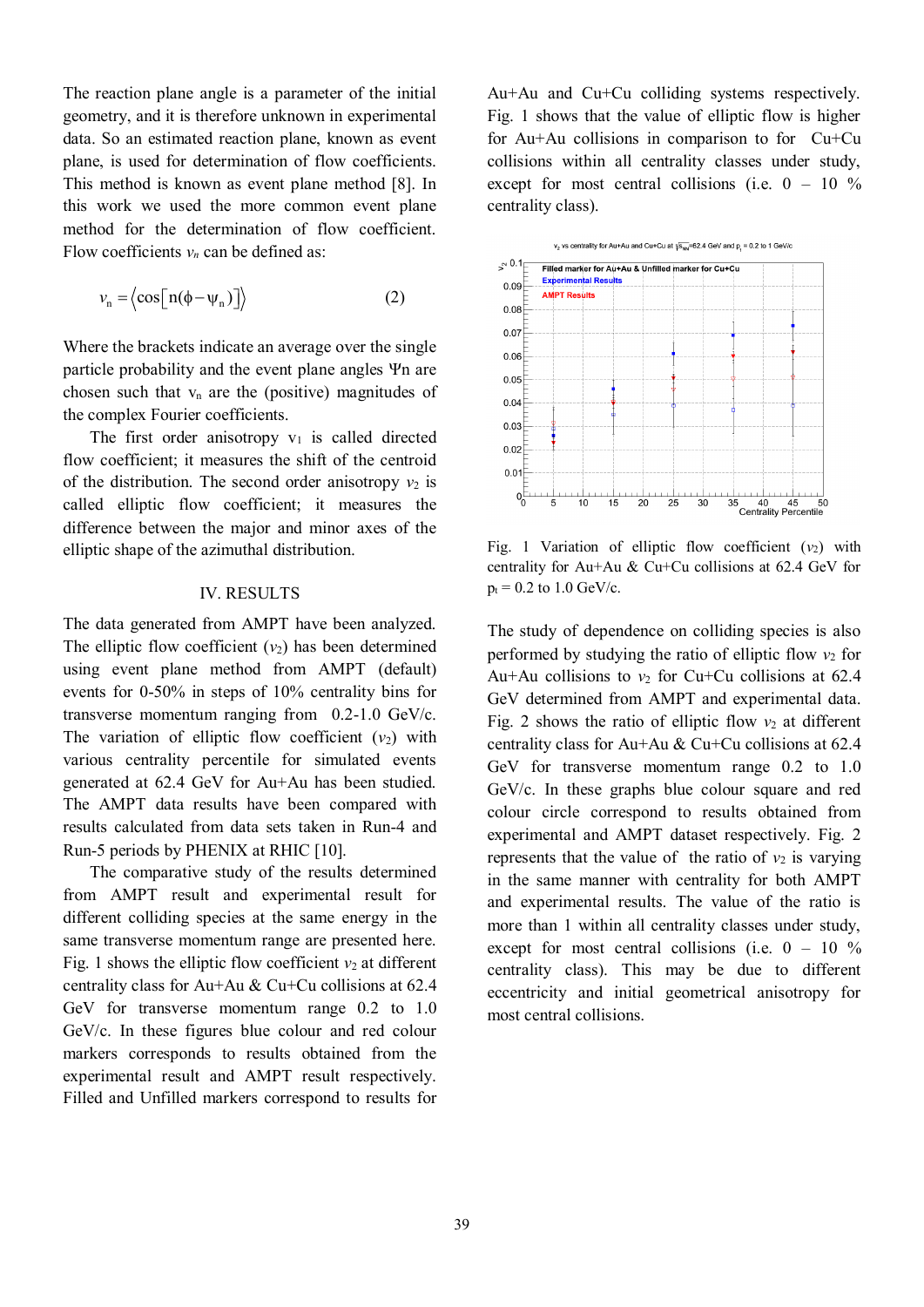

Fig. 2 Variation of ratio of elliptic flow coefficient  $(v_2)$  with centrality for Au+Au & Cu+Cu collisions at 62.4 GeV for transverse momentum range 0.2 to 1.0 GeV/c.

To parameterize the study of the ratio of  $v_2$  for Au to  $v_2$  for Cu, fitting of data have performed with a second order polynomial. The fitting equation is

$$
\frac{v_2(\text{Au})}{v_2(\text{Cu})} = a + bx + cx^2
$$

Where, x is the mean centrality of centrality class of interval 10%.

(3)



Fig. 3 Fitting curves for ratio of  $v_2$  for Au+Au to  $v_2$  for Cu+Cu collisions at 62.4 GeV for transverse momentum range 0.2 to 1.0 GeV/c.

The values of coefficients of polynomial i.e. fitting parameters a, b and c, as obtained from fit are summarized in Table I. The fitting curve for experimental data and AMPT data in Fig. 3 shows the

same trend of variation of the ratio of  $v_2$  for Au to  $v_2$ for Cu with centrality.

TABLE I Value of fitting parameters

|                       | а |                   |             |
|-----------------------|---|-------------------|-------------|
| Experimental 0.646130 |   | 0.052480          | $-0.000549$ |
| <b>AMPT</b>           |   | 0.609942 0.029353 | $-0.000354$ |

#### V. CONCLUSIONS

The colliding nuclei dependence is studied by comparing elliptic flow coefficient  $v_2$  for Au+Au and Cu+Cu collision at fixed beam energy. This study shows that the value of elliptic flow is higher for Au+Au collisions in comparison to for Cu+Cu collisions for  $10 - 50$  % centrality. The ratio of  $v_2$ , value for Au+Au to  $v_2$ , value for Cu+Cu at fixed beam energy is also studied with centrality. The value of the ratio is more than 1 for  $10 - 50$  % centrality. There is different result for 0 -10 % centrality class, which may be due to different eccentricity and initial geometrical anisotropy for most central collisions. The trend of variation is almost same for experimental and simulated results. This study can predict the expected value ratio of  $v_2$  for Au+Au and Cu+Cu using fitting equation (3) and fitting parameters given in Table 1 for any centrality within the scope of this study.

The study can be improved by using GEANT, to remove detector effect. This study can be extended to much higher Large Hadron Collider (LHC) energies. By studying more about  $v_2$  for another collision system and energies, additional experimental and theoretical insights will be gained that will provide a deeper understanding of the created medium's properties.

### VI. REFERENCES

- [1] F.Karsch. "Lattice Results On OCD Thermodynamics", Nucl. Phys., A698:199–208, 2002, hep-ph/0103314.
- [2] L.D.McLerran and B.Svetitsky, "A Monte Carlo Study Of SU(2) Yang-Mills Theory At Finite Temperature", Phys. Lett., B98:195, 1981.
- [3] Z.Fodor and S.D.Katz, "Lattice Determination Of